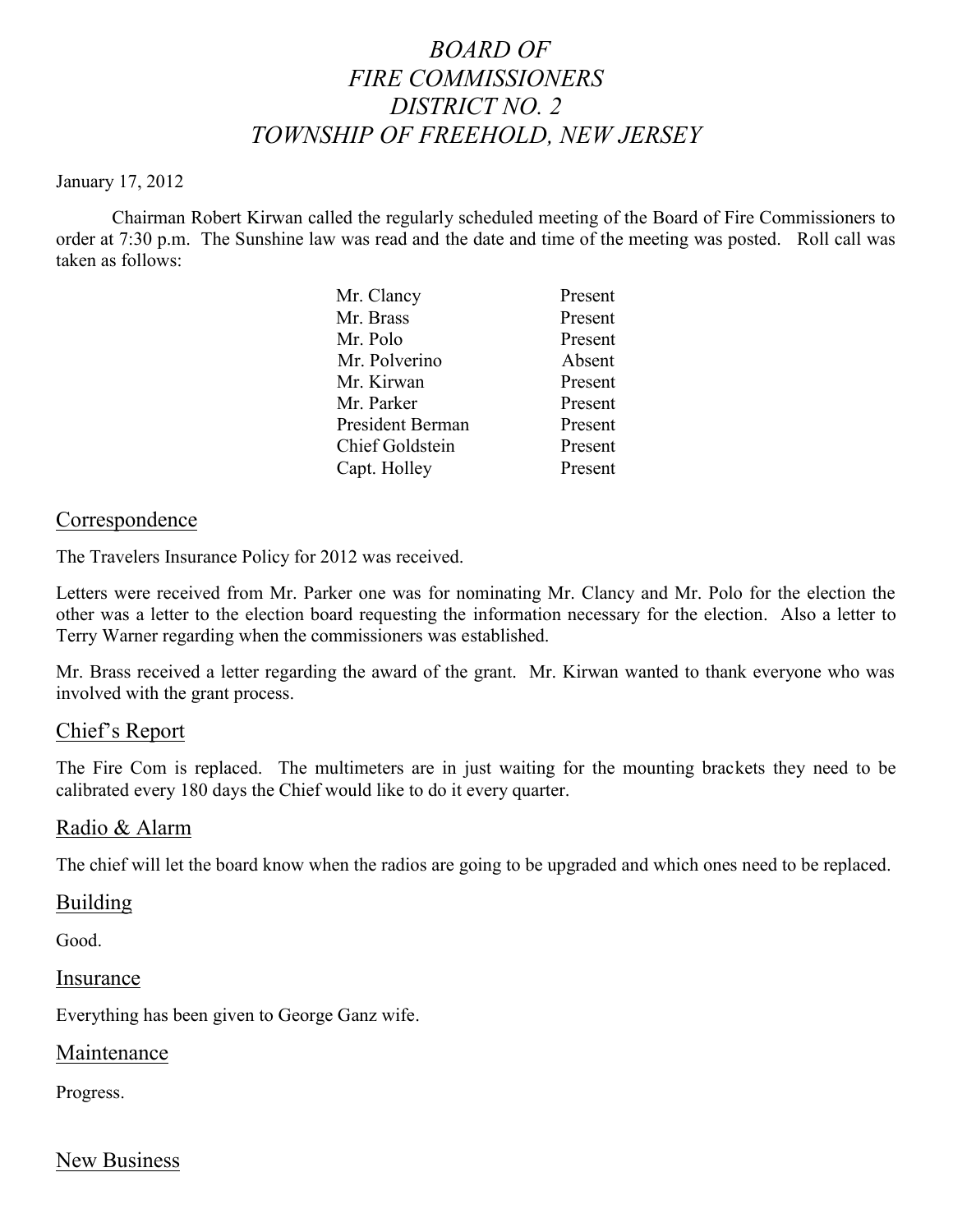There was a conference call with the grant writer with some of the commissioners and officers. They need to go to bid for the Scot Air Packs and once they are done and have purchased them they need to submit the bill to the government after the board pays their 5% portion.

The Chiefs cars need to have AED's with pediatric patient for 2 the cost would be \$3,090 they board agreed and Mr. Kirwan made the motion and Mr. Clancy 2<sup>nd</sup> it role was called everyone said yes. They will be purchased.

The Chief would like to make a request to have the lines extended from the bay to the street the board will do that in the Spring.

# Old Business

The ID cards for the trucks may be in tomorrow. All of the gas cans have been bar coded.

# Treasurer's Report

A check was received for \$694.73 from Fire District 1 for their ½ of the Twsp. Fire Line and was deposited on 12/28. Check # 8170 for \$3,083.20 to the Clean Air Co. was cancelled and rewritten tonight.

#### Freehold Savings Bank

| Checking<br>Money Market     |                                    | 6,634.63       |  |
|------------------------------|------------------------------------|----------------|--|
|                              |                                    | 824,702.30     |  |
|                              | CD                                 | 923,456.79     |  |
| Total assets:                |                                    | \$1,754,793.72 |  |
| <b>January Bills</b>         |                                    |                |  |
| Accounts payable 2011        |                                    |                |  |
| 8197                         | Clean Air Co.                      | 3,083.20       |  |
| 8198                         | Roux Associates                    | 37,702.44      |  |
| 8199                         | Roux Associates                    | 2,335.94       |  |
| 8200                         | Roux Associates                    | 29,459.03      |  |
| 8201                         | Verizon                            | 418.60         |  |
| 8202                         | JCP & L                            | 727.68         |  |
| 8203                         | <b>Staples</b>                     | 760.32         |  |
| 8204                         | NJ Natural Gas                     | 1,288.18       |  |
| 8205                         | Verizon Wireless                   | 831.55         |  |
| 8206                         | Cablevision                        | 224.70         |  |
| 8207                         | Grainger                           | 359.75         |  |
| 8208                         | <b>RSI</b> Fire                    | 2,873.82       |  |
| 8209                         | Fire & Safety                      | 358.39         |  |
| 8210                         | Best Buy                           | 1,386.42       |  |
| 8211                         | WPCS Int'l                         | 3,250.00       |  |
| 8212                         | Twsp. of Freehold                  | 1,422.22       |  |
| 8213                         | Boco's Gourmet Pizza               | 298.12         |  |
| 8214                         | Acme Emblem Corp.                  | 6,625.35       |  |
| 8215                         | <b>Electronic Measurement Labs</b> | 6,877.00       |  |
| 8216                         | NJ Fire Equip.                     | 714.70         |  |
| 8217                         | Romeo's Pizza & More               | 459.29         |  |
| 8218                         | Sorrentos Subs                     | 57.78          |  |
| 8219                         | <b>Dunkin Donuts</b>               | 23.72          |  |
| <b>Accounts Payable 2012</b> |                                    |                |  |
| 8220                         | E. Freehold Fire Co.               | 249.34         |  |
| 8221                         | Fire & Safety                      | 128.05         |  |